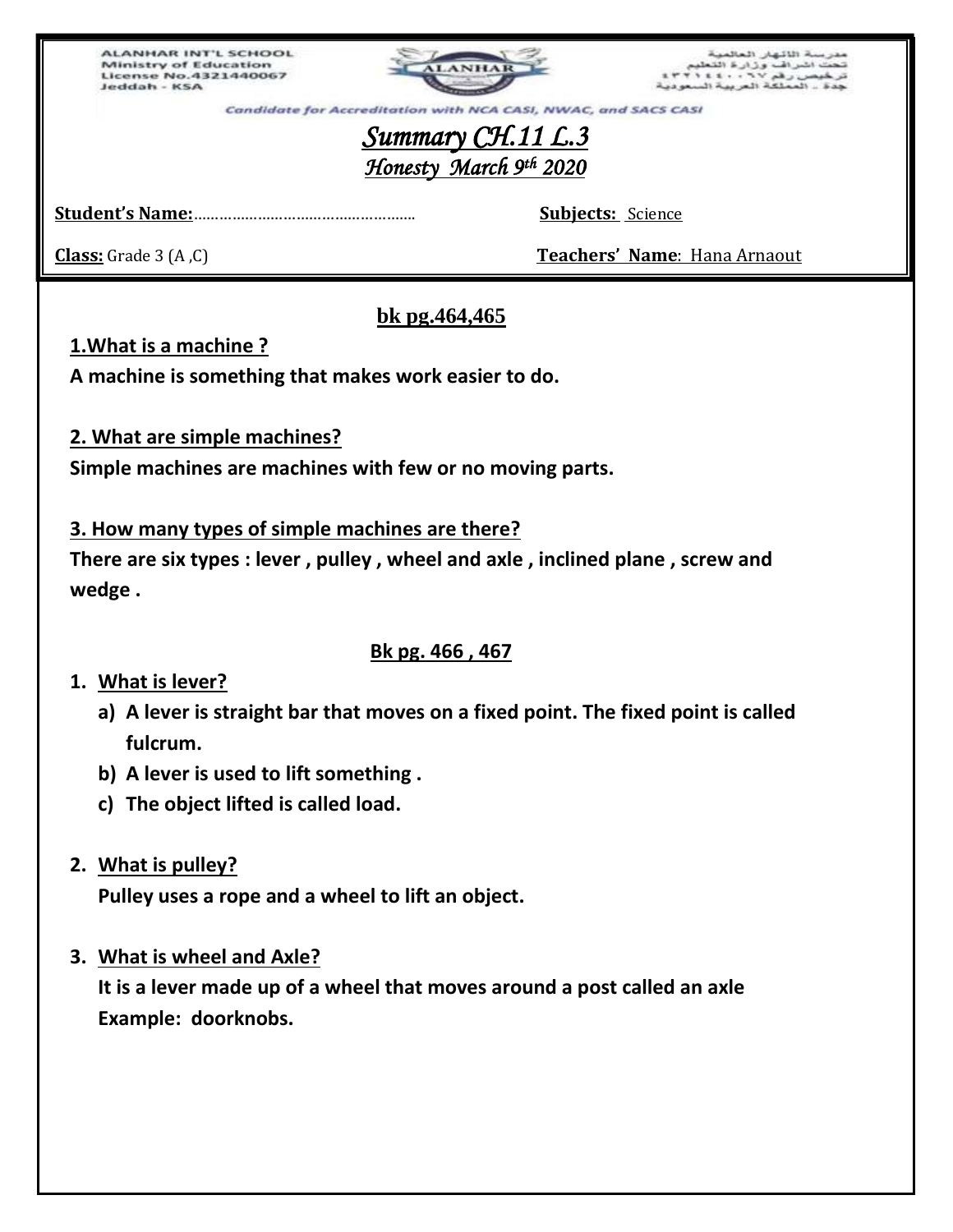#### **Bk pgs 468 , 469**

### **1. What are types of Inclined plane?**

- **a. Ramp**
- **b. Screw**
- **c. Wedge**
- **2. What is inclined plane?**

**It is a simple machine with flat , slanted surface to reduce the force and move an object.** 

**3. What is a screw ?** 

**A screw is an inclined plane wrapped into a spiral .** 

**4. What is a wedge ?** 

**A wedge is made of two inclined planes back to back to split objects apart . Example: Ax knife .** 

#### **Bk pgs 470 , 471**

#### **1. What is a compound machine?**

**A compound machine is two or more simple machines put together. Example : can opener , scissors .**